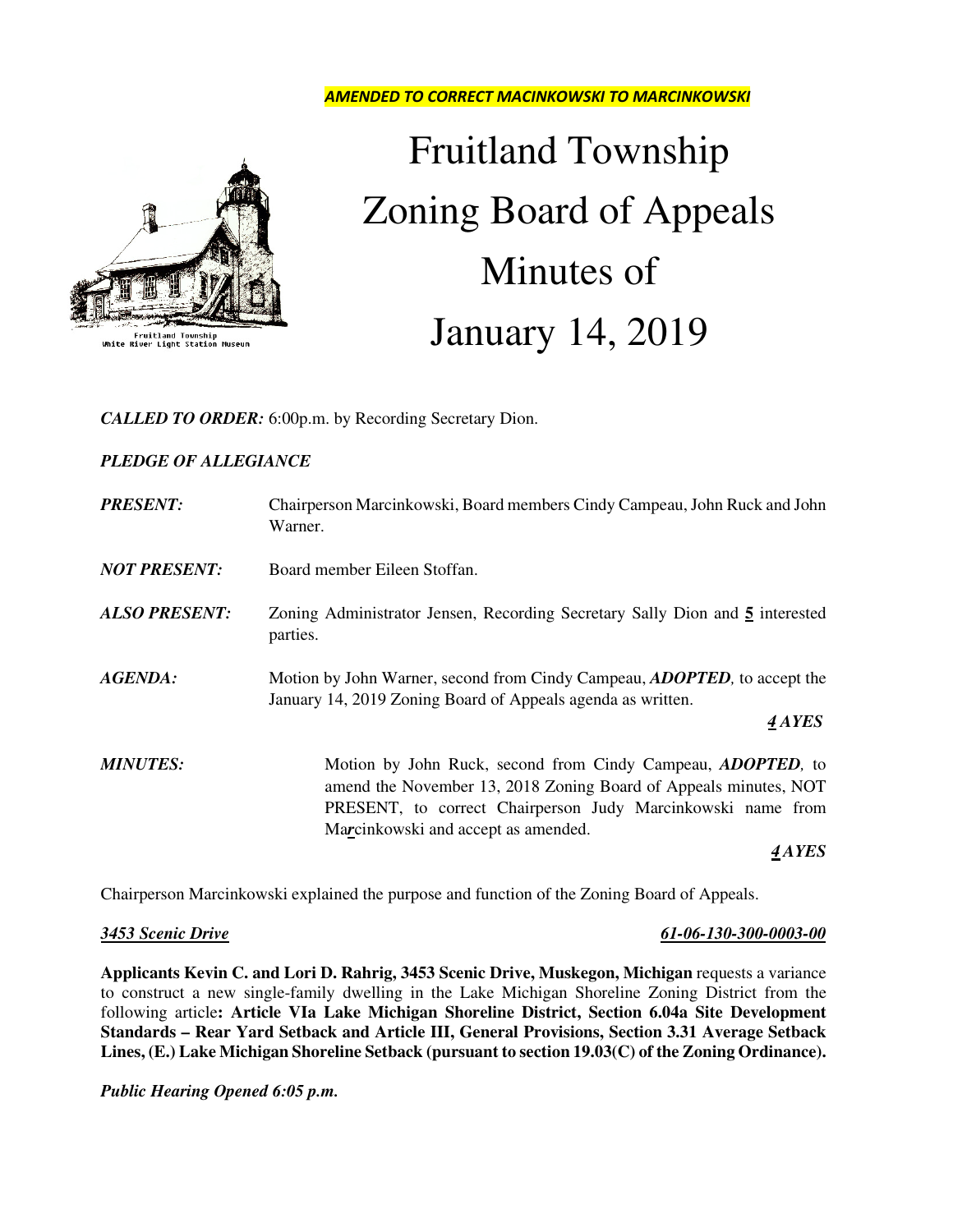Applicant Kevin C. Rahrig, 0-2098 Leonard Road, Grand Rapids, MI 49534, stated he and Lori purchased parcel 61-06-130-300-0003-00, 3453 Scenic Road, Muskegon, MI 49445 approximately 2 ½ years ago. He is originally from Muskegon and would like to come back to the Muskegon area. In filing for Zoning Compliance, they hit a roadblock, with the rear setback, thence the reason for the variance request. He stated neighbors to the North and South have provided documentation within the packet supporting the proposed project.

Joel Terpstra, Managing Member of 56 West Homes & Design LLC, 0-455 Lake Michigan Drive, Suite #23, Grand Rapids, MI 49534, is the Builder for the proposed project. They feel that the property to the South being that it is a non-conforming parcel in the sense it is within the 100' setback off from Scenic Dr and the actual structure on the property is on the lot line they feel the averaging really skews where the proposed home can be placed and creates a hardship. They are not asking to go in front of any neighbors. The Zoning Compliance Application was submitted in July 2018. Zoning Administrator Jensen then advised that a DEQ permit was required. The DEQ permit was received in November 2018. Upon review of the site plan Zoning Administrator Jensen advised that the proposed location did not meet the average rear setback. Because of the width of the lot they are restricted in the design of the home. Because of this they are proposing the garage closer to Scenic Drive and building the house part back towards the lake which is pretty common in building. Joel believes having to use the averaging and the proposed location having to be moved further back close to Scenic Drive, they won't be able to have the garage where it is at which will then put it closer to the structure on the South side which would mean they would have to clear quite a few trees. As a builder with the structure on the South side being on the lot line and then the proposed house being 10' from that with a 12' to 13' foot sidewall and roof pitch it will create almost a 20' box shadowing their house and they don't want to do that. They do not want to hurt their neighbors view as well as they would like to be in line with homes to the North.

Board Member Warner questioned the gross exceedance of the average setback line. He asked if anyone reviewed the Ordinances and realized how extreme it was.

Joel stated he believes the structures within 200' to the North and the two structures to the South were to be used for averaging if that was true it would only put them 17' to close to the average.

Board Member Warner cited what Section 3.31 Average Setback Lines, Lake Michigan Shoreline Setback. states … If there are existing principal buildings on adjacent lots within two hundred (200) feet on each side of a proposed building location, a proposed building or structure may be located the same distance from the top of bluff as the average distance from the principal building located within two hundred (200) feet on each side from the proposed structure… He then continued on to say that according to the Zoning Board of Appeals Information provided by the applicants if the request is not granted the proposed home would be encroaching on the privacy of the neighbors to the south. If the variance is granted the proposed home will be encroaching on the privacy of the neighbors to the north, however, if moved back to the average setback line it would not encroach on either neighbor.

Kevin C. Rahrig stated that the home they purchased which has now been demolished was located close to where the proposed garage is showing. They wanted to keep the same relative footprint. The South neighbors did not want barriers taken down, they wanted the house where it was and then moving it forward was okay. The North neighbors didn't want certain views they have to be blocked. The challenge is when the South neighbors sell and if new owners decide to rebuild and move up with the ordinance as it reads today will block our view of the lake.

Board Member Warner stated no one is entitled to a view, legally, except between your own property lines,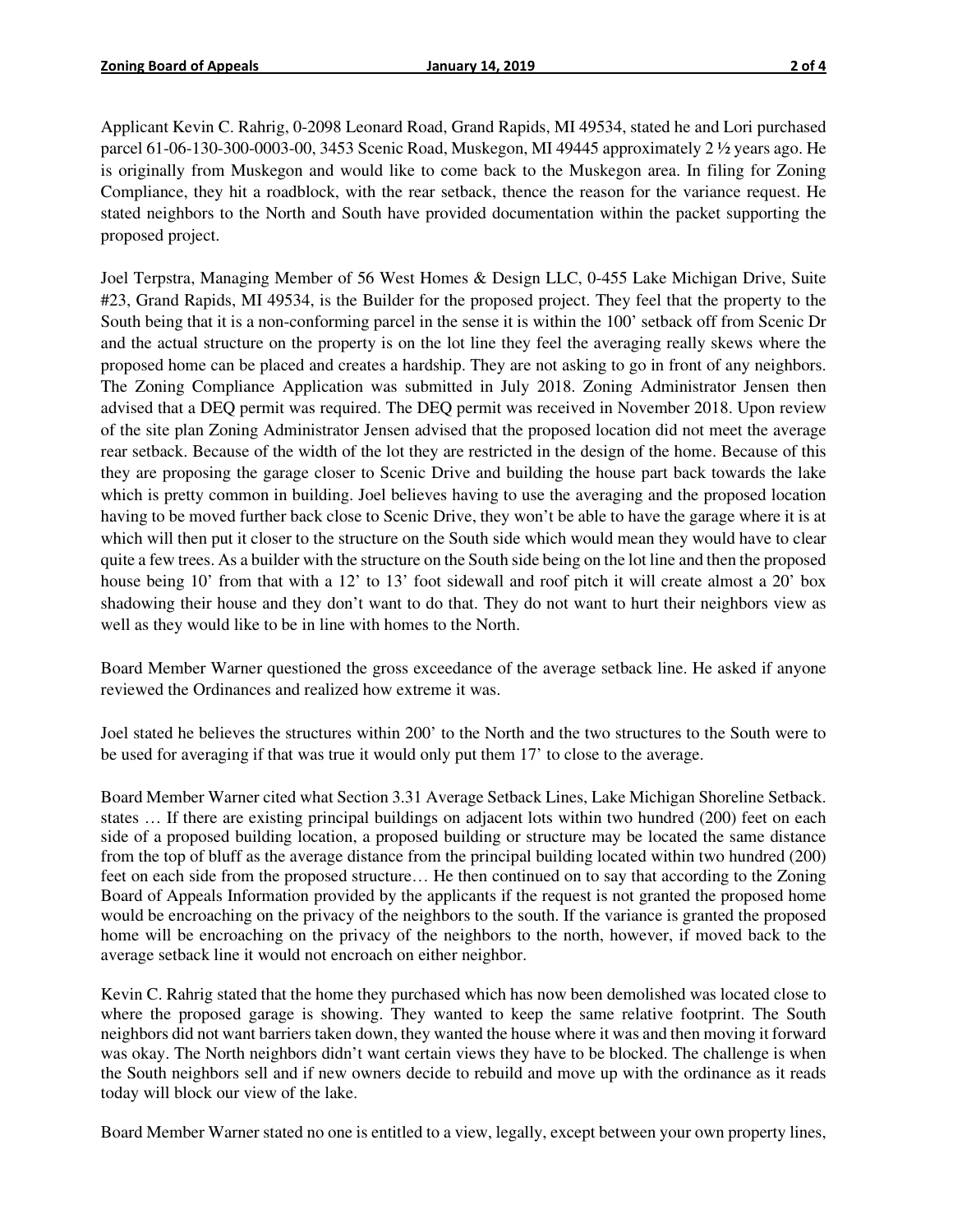not across someone else's property.

Kevin C. Rahrig stated they are trying to be good neighbors.

Board Member Warner stated he understands that, however, you can't put that down as a reason for a variance.

Kevin C. Rahrig went on to say they would have to replace the septic system drainage field and sewer system tanks which were placed in 2008, there is a shed on the property, and they would have to tear out a lot more trees. With the angle of the property the house located to the South it is either right on or over the property line. If they are required to move back, they will be encroaching on their privacy.

### *Public Comment:*

• Ed Bruun, 3461 Scenic Drive, stated he is the first neighbor to the North, he has walked the property stakes, he did not find any view or encroachment problems, **supports**.

Chairperson Ma*r*cinkowski asked if the shed was staying after the new home is built.

Kevin C. Rahrig stated that yes it will, they would be putting new siding and roof on it to match the house.

Chairperson Marcinkowsi asked about the drawings, she said she there are three and they all have different numbers on them. She questions which one should they be using?

Joel Terpstra stated the one indicating 140.5 from the bluff to the proposed house is the one that was submitted with the Zoning Compliance Application and was denied according to.

Chairperson Marcinkowski asks Zoning Administrator Jensen for his opinion.

Zoning Administrator Jensen verified he used the site plan received December 7, 2018 to figure the average setback. He referenced Article VIa Lake Michigan Shoreline District, Section 6.04a Site Development Standards, "Rear Yard Setback/Lakefront Lot - See General Provisions Average Setback Lines" and Article III, General Provisions, Section 3.31 Average Setback Lines. According to these Articles and Sections the plan submitted had to be denied.

### *Correspondence:*

- Edward E. & Mary Elizabeth Bruun, 3461 Scenic Drive, **supports**.
- Robert A. & Susan M. Van Herweg, 3447 Scenic Drive, **supports**.

### *Public Hearing Closed 6:38 p.m.*

#### *Board Comments:*

Board Member Campeau stated she does not believe views, moving septic/drain field or removing trees are hardships. These are all items that should be expected when building.

Review standards for variances were reviewed.